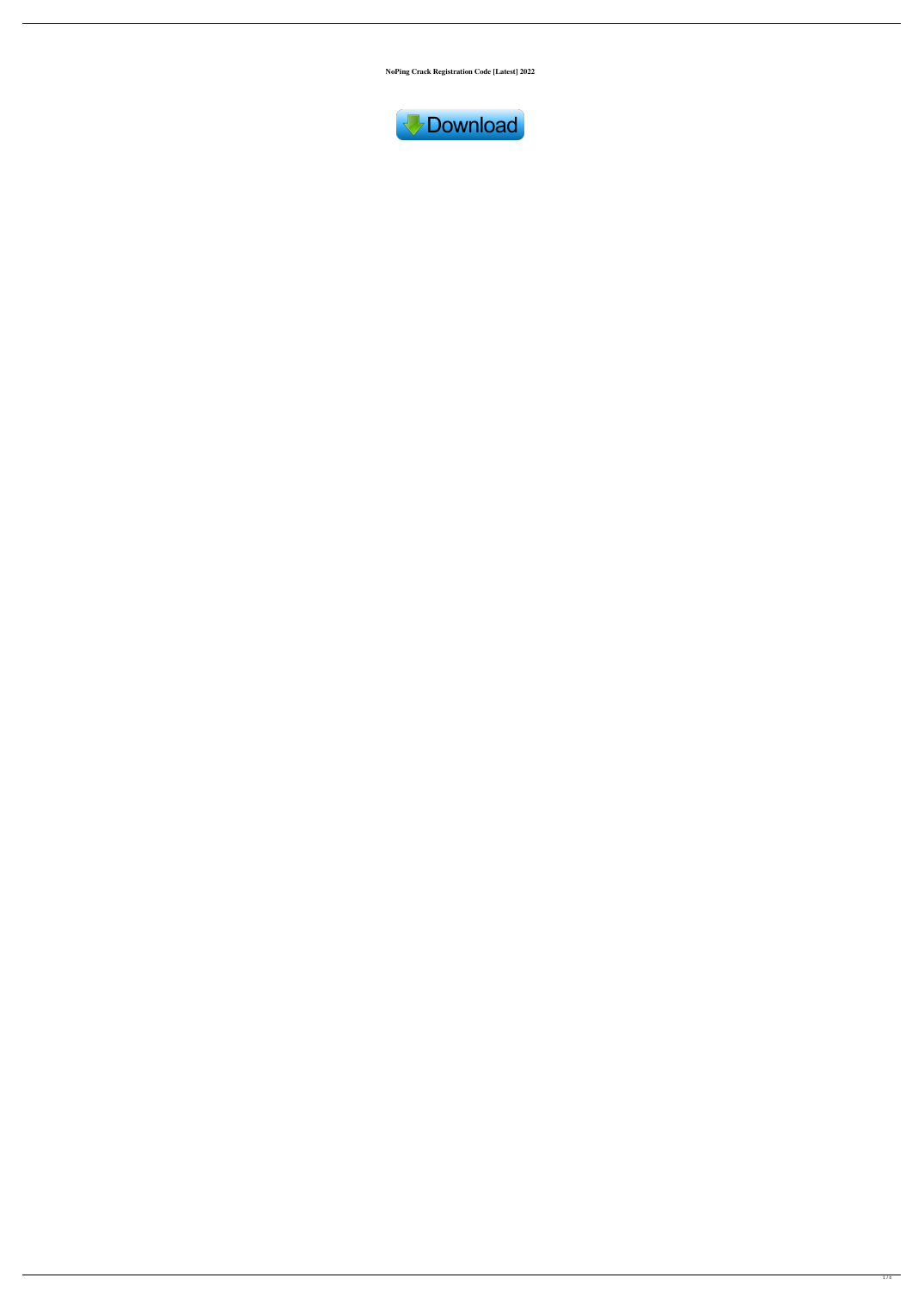**NoPing Crack+ Torrent (Activation Code)**

Bishop is a free and open source tool designed to assist project teams in delivering projects on time, to budget and within scope. It offers simple and flexible project tracking, real-time Gantt charts, progress reports and other features. It is delivered via desktop application and web-based portal, and is fully extensible through plug-ins. Bishop is suitable for use by enterprise teams, project managers, project leaders, developers and anyone involved in delivering software. Community: Overall Bishop is a great tool, but it's not perfect. Here are some of the things we would like to see included in the next release:- Some project managers / project leaders will want a web app, but our team is based in the US and wants an app. Right now Bishop only supports the old app format, but we have it planned that one day we'll have a web app option. Bishop's current 'Attachments' screen view does not display the actual sizes of attached documents. There's an example file showing a longer version of a file that really fits in the space. We think this will confuse users. Although we love the way our team views their progress and works together, there are some people who don't and this view doesn't allow that. We've been thinking about how to best present the database views in Bishop and don't really have any recommendations on how to best present that information. One thing we've come to love is the 'logic view', but again, there's no simple way to display that. There's no real way to save a file attached to a task. If I attach a file to a task, when I select a task I can 'Save File as' to that task, but this isn't what users want. We want them to be able to click 'Save' and have that file associated with the project, whether they are modifying the task or adding a new one. We've been discussing that for some time, but we're open to new ideas. Currently Bishop is missing the ability to move an entire project from one location to another. We like the way an umbrella project for the whole team can be structured, but we want the ability to move it from one team's location to another. If we could do that we could more quickly create new projects and get moving again. We're open to all new features you have for Bishop, so if you have any ideas please let us know.

**NoPing Crack+ License Keygen Download [Win/Mac] [Latest-2022]**

Unlock all planes, mountaineers and tanks Download BRONZE for free today. It is a free game for all devices without any payments. It is available for all versions of the following OS : Windows 10, 8.1, 8, 7, Vista, and XP. It is the mobile game that you can install on your PC, and after the installation, the game will be available on your mobile.Q: Is there a good way to go back to a previous state when implementing a failed test? As a very new developer, I am struggling to effectively track down failed tests. One failing test could easily cause several other related tests to fail. So when a test doesn't pass and it can't be reproduced, it's a nightmare to go through the process of fixing the problem. Is there a good way to go back to a previous state when implementing a failed test? For example, if I have a test that makes a database call and fails, I would like to be able to go back and rerun the test and have it succeed because I don't want to spend hours debugging the failing test when I can go back and execute the test again. A: Try this: git checkout -- Check out the commit where you added the failing test case, and the file containing the failing test case. Letters to the Editor Apology not enough I was appalled by the recent apology by the Board of Trade of Canada for the 1949 sex discrimination "crack of dawn" apology, and that it was specifically a "gentleman's apology". Mr. Jack Heald is a member of the P.E.I. Board of Trade. The reason for this apology is that our Government was tired of an argument that they had won. P.E.I. has had a very hard time in terms of the sex discrimination issue, and the apology as such has been very well timed, but it is not sufficient, and I would say that our First Ministers should step up and tell the Canadians that this is not the end, that this is not the right way of going about solving this problem, and that it should never be forgotten or forgotten again. As they say in the United States: if you have a 'Me Too', you have to have a 'Too You', and you certainly do have one in this case.© AP Image via 1d6a3396d6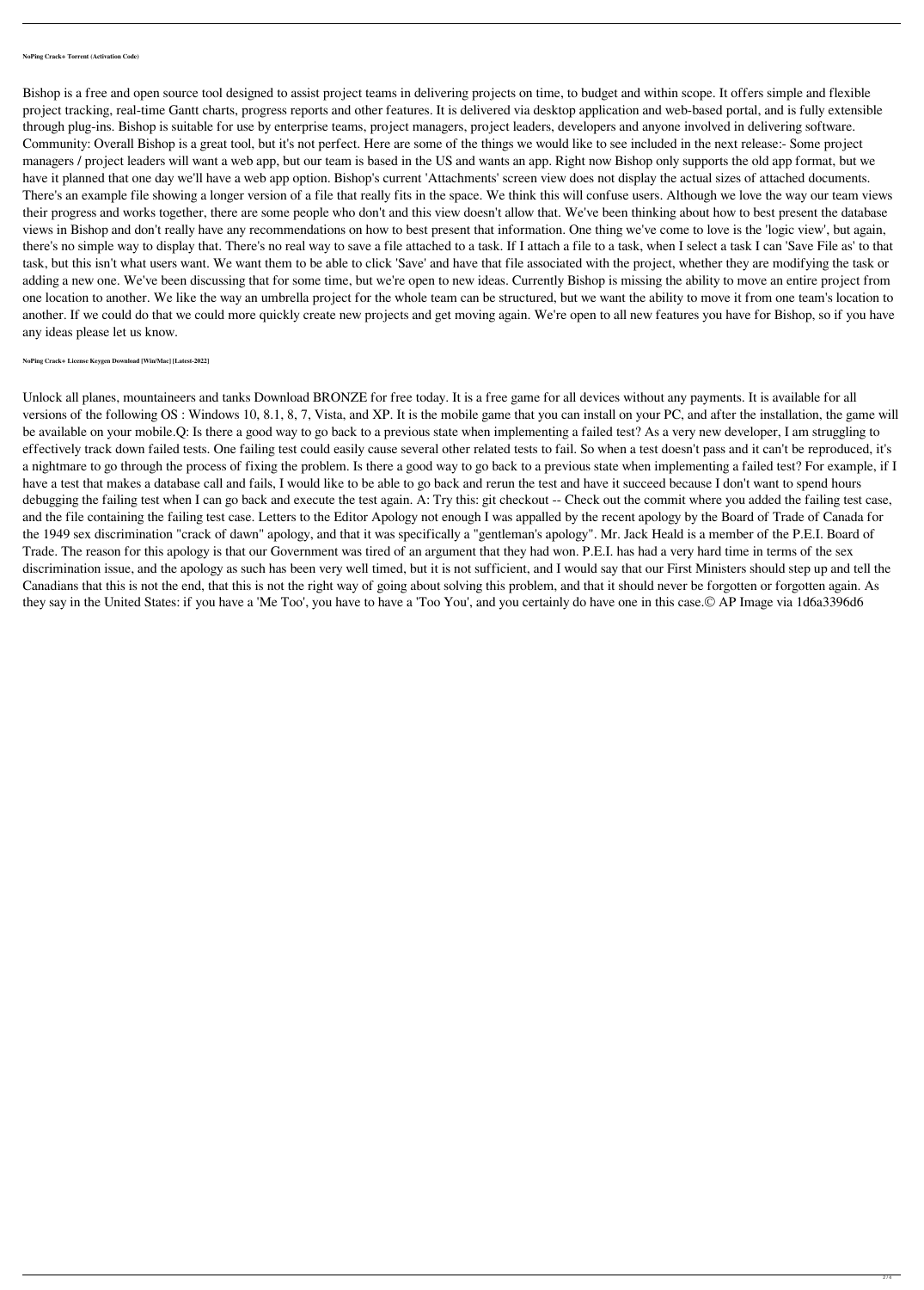## **NoPing Crack + With Product Key**

"Server Configuration not available. This error can occur because of insufficient permissions for communication or because a server does not support configuration." November 21, 2018 Version 7.3.3 Updated Oculus VR Support and Support for Deltek AirSim2 What's New - Changed Oculus and Oculus Rift support to better support the latest releases. - Added support for using your AirSim 2 drone with NoPing! - Added support for Deltek AirSim2. What's New App update to improve the support for the latest releases and features. Changes App update to improve the support for the latest releases and features. AirSim2 Support - Added support for Deltek AirSim2. New Oculus VR Support - Changed Oculus and Oculus Rift support to better support the latest releases. If you had access to Facebook's Oculus Rift virtual reality system, then you might have experienced the frustration of feeling disconnected from your online games when it comes to the lag. NoPing can help you resolve this annoying issue by automatically adjusting the latency that comes with the system. AirSim2 Support - Added support for Deltek AirSim2. New Oculus VR Support - Changed Oculus and Oculus Rift support to better support the latest releases. If you had access to Facebook's Oculus Rift virtual reality system, then you might have experienced the frustration of feeling disconnected from your online games when it comes to the lag. NoPing can help you resolve this annoying issue by automatically adjusting the latency that comes with the system. Version 7.3.3 Updated Oculus VR Support and Support for Deltek AirSim2 What's New - Changed Oculus and Oculus Rift support to better support the latest releases. - Added support for using your AirSim 2 drone with NoPing! - Added support for Deltek AirSim2. What's New App update to improve the support for the latest releases and features. Changes App update to improve the support for the latest releases and features. AirSim2 Support - Added support for Deltek AirSim2. New Oculus VR Support - Changed Oculus and Oculus Rift support to better support the latest releases. If you had access to Facebook's Oculus Rift virtual reality system, then you might have experienced the frustration of feeling disconnected from

## **What's New in the NoPing?**

With NoPing you can get rid of that annoying ping, that problem that always interrupts the game experience, while at the same time improving the graphics. Although it sounds like the application is useful, still there is a catch, which is that it is only available for Mac OS.Video Info The Great Lakes: Disasters, Debris, and Life After the Flood The bodies of dead wildlife were spread over miles of shoreline after a spring flood wiped out entire neighborhoods and left major cities buried beneath a sea of dead fish and rotting debris. In May, the devastation hit the heartland of America with the flood of the Mississippi. All told, there were more than 1,000 fatalities and millions of dollars in property damage as the Mississippi washed over floodplains and cities across the Midwest. Though the floodwaters receded, the damage remained, as the clean up continues today. This episode of "Reel Time" revisits this disaster and follows the recovery as old structures are rebuilt and new cities begin to rise in their place. In the second segment, "Devastation", Gwyn Rogers presents a story about the people who suffered in the Mississippi flood, and the powerful and important role that scientific research played in helping to save lives and to rebuild. Resources In the "Devastation" segment, Gwyn Rogers introduces the story of the flood survivors in the first three minutes, and then focuses on the real-time recovery and the "National Fish and Wildlife Foundation" program through the fourth minute. The "Reel Time" Archive page includes the following resources: The Mississippi River: A brief history New Orleans after the flood: Profiles of evacuees Aerial images of the flood: Part 1 Photos of the flood Mapping the flood: Part 1 Urban Flooding About the Filmmakers Dale Hockley, a conservation biologist, is a professor of biology at the University of Illinois at Urbana-Champaign. Dan Shannon, an assistant producer and director of "Reel Time", is a graduate of Williams College and has extensive experience in film production and journalism. The National Fish and Wildlife Foundation, founded in 1936, is a non-profit organization that supports the work of federal and state fish and wildlife agencies and provides grants to non-profit organizations dedicated to fish and wildlife conservation and education. The Foundation supports these projects with public and private funding: Research & Experimentation: North American River Habitat Restoration: This five-year project restores fish and wildlife habitat by improving the quality and quantity of the aquatic habitat in rivers that supply drinking water to more than 30 million people. Aquatic Invasive Species: Through a \$13 million grant, the Foundation provides funding for fish